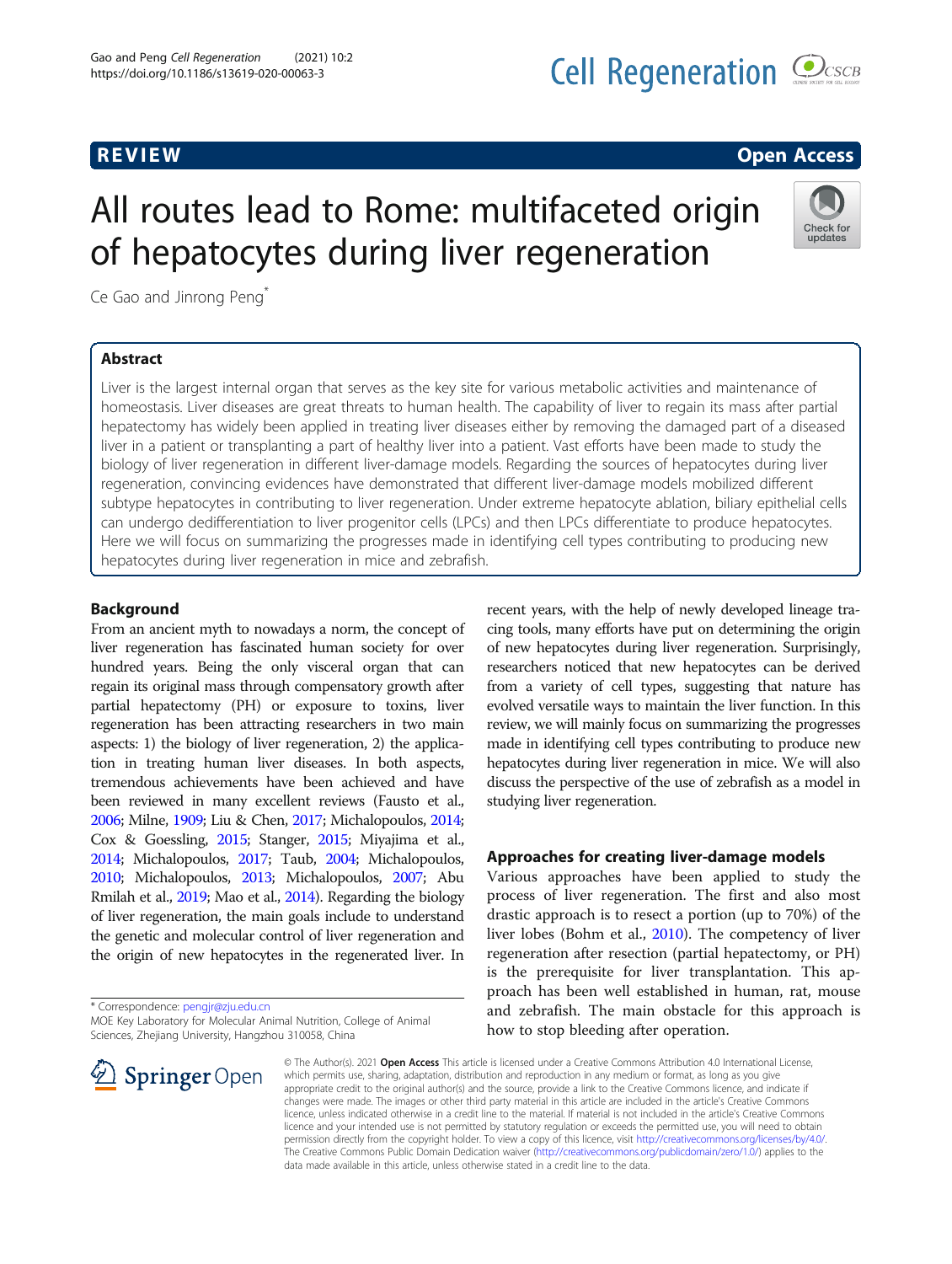The second approach is to use chemicals as listed below to cause liver damage or kill hepatocytes and then follow the process of liver regeneration.

#### CCl4 (carbon tetrachloride)

 $CCl<sub>4</sub>$  induced liver injury is usually performed by intraperitoneal injection.  $CCl<sub>4</sub>$  is activated in hepatocytes and forms the trichloromethyl radical, which results in serious damage to hepatocytes, such like the loss of cellular calcium sequestration and homeostasis.  $CCl<sub>4</sub>$  also activates TNFα, TGFα and TGFβ pathways in the cell, processes that appear to direct the cell primarily toward (self-)destruction or fibrosis (Weber et al., [2003](#page-9-0)).

#### DDC (3,5-diethoxycarbonyl-1,4-dihydrocollidine)

DDC feeding results in a phenotype of active secretion of porphyrin by BECs (biliary epithelial cells) and persistent proliferation of primitive ductules with poorly defined lumens in mice, which leads to cholestatic liver injury (Fickert et al., [2007](#page-8-0); Preisegger et al., [1999](#page-8-0)).

#### CDE diet (choline-deficient, ethionine-supplemented diet)

feeding mice with CDE diet results in a physiologically relevant model of liver disease which mimics the human condition of chronic fatty liver disease (Akhurst et al., [2001](#page-7-0); Passman et al., [2015\)](#page-8-0). Ethionine has antagonistic activity against methionine which enables it to interfere with methylation metabolism to cause liver damage.

#### NTR/Mtz system

Escherichia coli enzyme nitroreductase (NTR) can efficiently catalyze the oxygen-independent reduction of nontoxic prodrugs, such as 1-(2-hydroxyethyl)- 2-methyl-5 nitroimidazole (Mtz), and converts the prodrugs into a cytotoxic agent, which causes DNA interstrand cross-linking and cell death (Curado et al., [2007\)](#page-7-0). Curado and his colleagues generated transgenic fish Tg(l-fabp: CFP-NTR)<sup>891</sup> which specifically expressed NTR protein in zebrafish hepatocytes. NTR protein has no effect on the hepatocytes itself, so conditional hepatocytes ablation model can be created by the Mtz exposure in this transgenic fish (Curado et al., [2007\)](#page-7-0).

#### APAP (acetaminophen (N-acetyl-p-aminophenol)

APAP is one of the most commonly used medications to alleviate pain and fever, and unfortunately has serious side effects under certain conditions, which could cause severe liver damage (Goessling & Stainier, [2016](#page-8-0)). Goessling and colleagues reported an adult zebrafish liver injury model based on APAP exposure (North et al., [2010](#page-8-0)). Further research on this injury model found that inhibition of the enzymatic regulator S-nitrosoglutathione reductase (GSNOR) can protect liver from toxic damage and increase cell proliferation. This result indicated that the APAP- GSNOR system might be able to be adopted to study liver regeneration.

#### AA (allyl alcohol)

AA can be absorbed immediately after injection by the liver parenchymal cells lying at the beginning of the sinusoids, which cause hepatocellular damage in the periportal portion of the liver lobule (Sasse & Maly, [1991](#page-8-0)). The toxicity of AA is due to oxidation of AA by liver alcohol dehydrogenase to acrolein, a highly reactive electrophilic metabolite, which can trigger cellular necrosis (Badr, [1991](#page-7-0)).

#### Origin of new hepatocytes during mice liver regeneration

It has been widely appreciated that liver regeneration after PH in a normal animal is achieved mainly through cell cycle reentry of existing hepatocytes although the mechanism for controlling the scarless healing of the resection site remains enigma (Overturf et al., [1997](#page-8-0); Yanger et al., [2014\)](#page-9-0). However, as summarized in the following, many reports have shown that acute or chronic liver damage induced by toxic drug/chemicals, cell ablation or diseases appears to activate different categories of cells to participate in liver regeneration.

## Oval cells (EpCAM<sup>+</sup>)

In the 1956, Farber and colleagues found a kind of small and undifferentiated hepatic epithelial cells and named them "oval cells", because of their ovoid nucleus (Farber, [1956](#page-8-0)). Later studies showed that "oval cells" are EpCAM<sup>+</sup> (Okabe et al., [2009](#page-8-0)). DDC diet caused liver injury can induce oval cells (EpCAM+ ) activation characterized by significant increase of proliferation of EpCAM<sup>+</sup> cells after DDC treatment. In addition, injury led to the specific expression of marker genes (such as TROP2 and Folx1) in oval cells, which were hardly detected in normal liver (Okabe et al., [2009](#page-8-0); Sackett et al., [2009\)](#page-8-0). In vitro experiments showed that EpCAM+ cells, which isolated from injured liver, could proliferate to form colonies and differentiate into hepatocytes (Alb<sup>+</sup>, Afp<sup>+</sup>) and biliary epithelial cells (Ck7<sup>+</sup>, Ck19<sup>+</sup>) (Okabe et al., [2009;](#page-8-0) Suzuki et al., [2008](#page-9-0)).

Some researchers isolated oval cells and transplanted them to FAH-deficient (FAH−/<sup>−</sup> ) recipient mice to examine the differentiation potential and self-renewing capability of these cells (Suzuki et al., [2008](#page-9-0); Wang et al., [2003](#page-9-0)). They found that the transplanted clonogenic progeny of oval cells could give rise to morphologically and functionally mature hepatocytes in recipient mice (Suzuki et al., [2008](#page-9-0)).

#### Parenchymal hepatocytes

Comprehensive experiments indicated that virtually all new hepatocytes come from preexisting hepatocytes in mice, not only in liver growth and homeostasis but also in the regeneration process (Yanger et al., [2014](#page-9-0); Schaub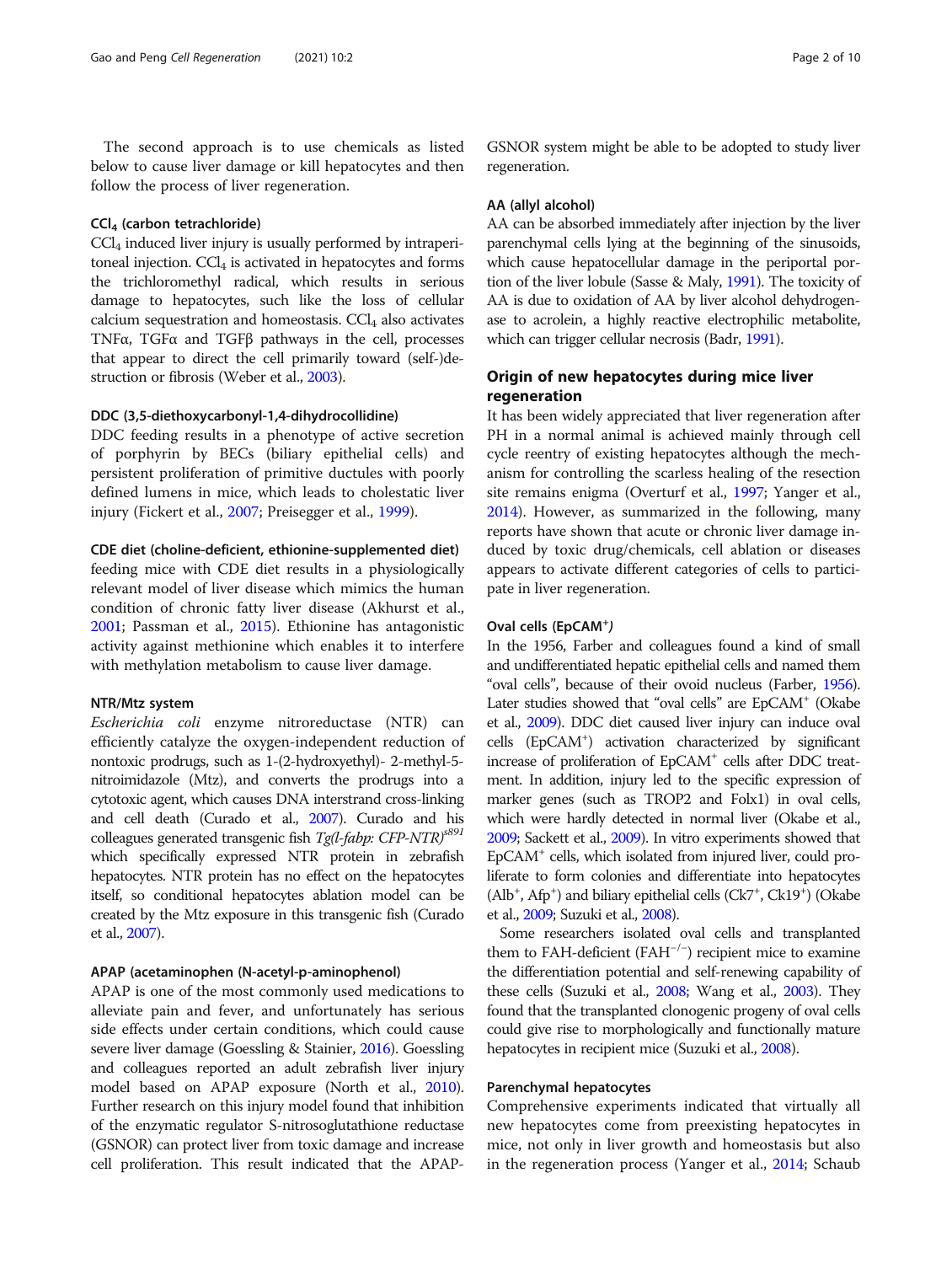et al., [2014\)](#page-8-0). After more than 99% of hepatocytes were lineage labeled, the AAV8-TBG-Cre injected  $R26^{YFP}$ mice were used to study liver regeneration under different liver damage conditions including drug/chemical treatment (DDC, CDE,  $CCl_4$ , ANIT) and PH. Under these conditions, the percentage of labeled hepatocytes remained unchanged, which means few hepatocytes arise from non-hepatocytes after liver regeneration (Yanger et al., [2014](#page-9-0)). However, it is now commonly appreciated that parenchymal hepatocytes are highly heterogeneous, it is necessary to determine which subtype of parenchymal hepatocytes are mobilized during liver regeneration after liver damage.

#### Telomerase<sup>High</sup> hepatocytes

Previous studies show that cell renewal is dependent in part on the synthesis of telomere repeats (Batista & Artandi, [2013\)](#page-7-0). Lin and colleagues designed a TertCreERT2/+ knock-in mouse strain, which carried CreERT2 downstream the telomerase reverse transcriptase (Tert) locus (Lin et al., [2018](#page-8-0)). They found that rare hepatocytes with high telomerase expression are distributed throughout the liver lobule. During homeostasis or recover from injuries, the progeny of TERT<sup>High</sup> hepatocytes expands throughout the lobule, which provides the preliminary experimental evidence for the renewal capacity of the hepatocytes in any lobular zone.

#### Periportal Sox9<sup>low+</sup> hybrid hepatocytes

A study reported that there is a pre-existing population of periportal hepatocytes which could make major contribution to hepatocytes regeneration after chronic liver damage. These hybrid hepatocytes located in the portal triads of healthy livers, and expressing low amounts of Sox9 and other bile-duct-enriched genes (Font-Burgada et al., [2015](#page-8-0)). The authors treated Sox9-CreERT mice with two weekly  $\text{CCl}_4$  injections for 6 weeks, and found that the progeny of labeled cells expanded and made significantly contribution to parenchymal hepatocytes restoration, comparing with acute  $CCl<sub>4</sub>$  treatment group (Font-Burgada et al., [2015\)](#page-8-0). In addition, the transplanted Sox9 positive hybrid hepatocytes in FAH-deficient (FAH −/−) recipient mice shows better proliferation capacity than conventional hepatocytes (Font-Burgada et al., [2015\)](#page-8-0).

#### Sox9<sup>+</sup> liver progenitor-like cells (LPLC)

Li and colleagues found that DDC treatment stimulates partial hepatocytes to express both Hnf4a and liver progenitor markers Sox9, Opn, and CD24 (Li et al., [2019](#page-8-0)). To reveal whether these hepatocytes make contribution to regeneration, they treat Sox9-CreERT2 with both DDC diet and Tamoxifen for 2 weeks. The results showed that around 24.2% of hepatocytes were derived from the labeled hepatocytes (Sox9<sup>+</sup> during treatment) in regenerated livers, demonstrating that this subtype of parenchymal hepatocytes is one source of cells contributing to liver regeneration (Li et al., [2019](#page-8-0)).

#### Axin2<sup>+</sup> hepatocytes around central vein

Axin2 is a universal transcriptional target of β-catenindependent Wnt signaling. In the adult liver, Axin2 is expressed in cells located around the central vein because Wnt2 and Wnt9b were expressed exclusively in central vein endothelial cells (Wang et al., [2015](#page-9-0)). Long term lineage tracing experiments based on Axin2-CreERT mouse indicated that labeled hepatocytes proliferate faster than other ones and can replace all hepatocytes along the adult liver lobule during homeostatic renewal (Wang et al., [2015\)](#page-9-0). The labeled hepatocytes are diploid and express Tbx3, a transcription factor important in maintaining pluripotency (Wang et al., [2015](#page-9-0)).

However, this concept is challenged by two recent reports. Considering the fact that the insertion of the CreERT2 cassette disrupted one Axin2 allele in this transgenic line, (van Amerongen et al., [2012\)](#page-9-0) which may cause haploinsufficiency of Axin2, (Sun et al., [2020](#page-9-0)). Sun and colleagues developed BAC-transgenic Axin2-CreERT2 mice without heterozygous deletion of Axin2 so that to exclude the possibility that potential haploinsufficiency of Axin2 might bias proliferation of Axin2 positive hepatocytes (Sun et al., [2020\)](#page-9-0). Indeed, unlike previous studies, although the number of EGFP-labeled pericentral hepatocytes increased between 1 and 7 days after Tamoxifen treatment, no further increase in the number of lineage labeled hepatocytes from day 7 to 10 months were observed (Sun et al., [2020\)](#page-9-0). This result suggests that there is no superior renewal capacity to the Axin2 positive pericentral vein hepatocytes. EdU and Ki67 antibody staining experiments also confirmed that EdU incorporation and Ki67 positive signal is equal in all liver zones during liver regrowth following PH (Sun et al., [2020\)](#page-9-0).

By using AAV8-TBG-Cre and heterozygous Rosa26- Rainbow Cre reporter mice, single hepatocytes were randomly labeled (Chen et al., [2020a\)](#page-7-0). After 13 months, they found that 90.1% were single cells, 9.0% were 2-cell clones, 0.7% were 3- to 4-cell clones, and only 0.2% consisted of  $5-7$  cells. It is noteworthy that clones  $>2$ cells were mostly located in the midlobular zone while pericentral and periportal clones almost exclusively consisted of 1 or 2 cells. After the pericentral hepatocytes were specifically injured by intraperitoneal injection of  $\text{CCl}_4$ , they saw compensatory proliferation of hepatocytes in periportal area. And when the periportal hepatocytes were specifically injured by AA, compensatory proliferation of hepatocytes were localized in pericentral area (Chen et al., [2020a\)](#page-7-0). After 12 doses of CCl4, periportal hepatocytes made a major contribution to restore hepatocytes, some of which covered the distance from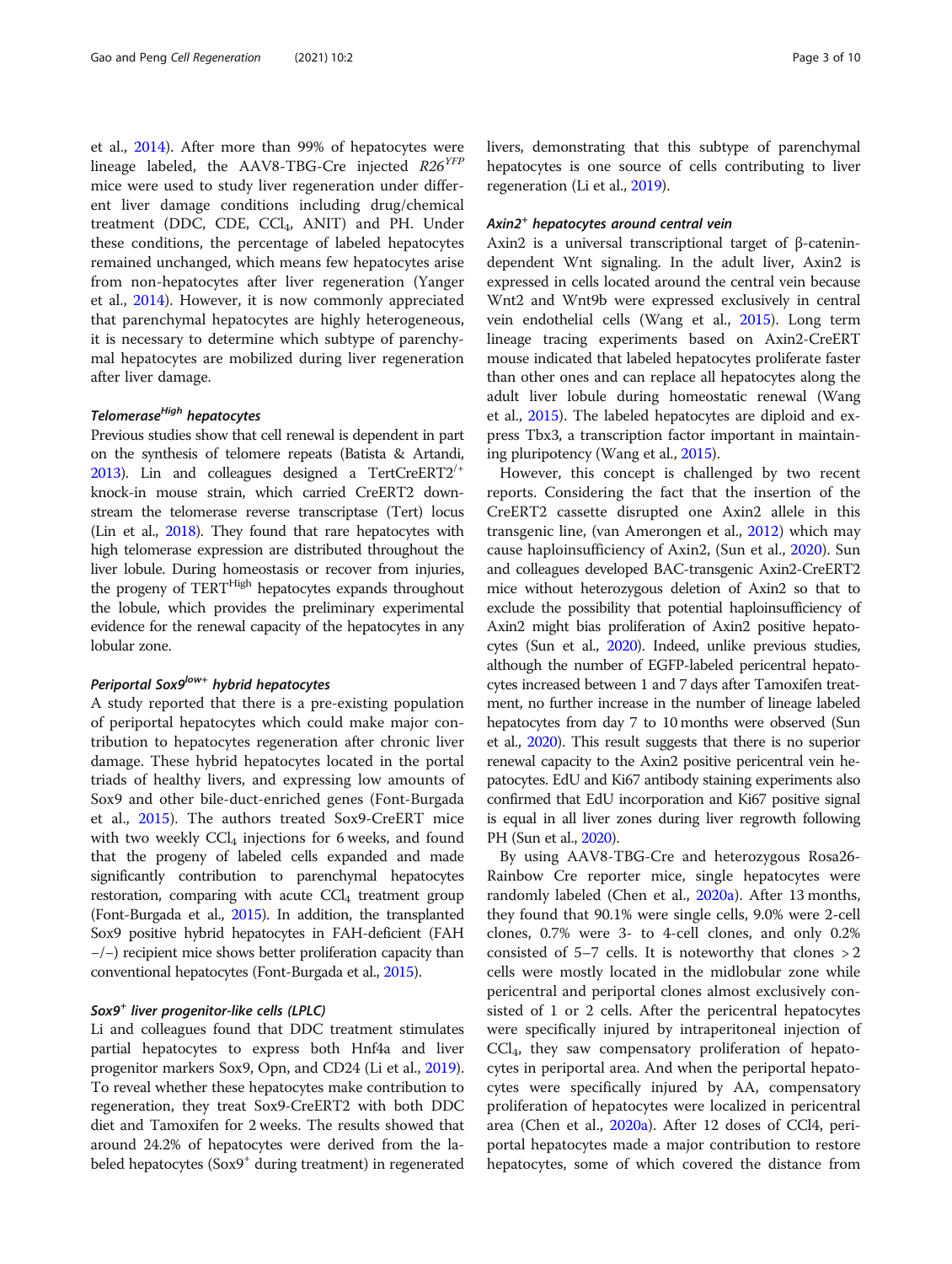the portal vein to the central vein. This result is consistent with the observation by Font-Burgada and colleagues (Font-Burgada et al., [2015](#page-8-0)).

#### Polyploidy hepatocytes

Based on the Cre-loxP system, Matsumoto and colleagues developed a multicolor reporter allele system to genetically label and trace diploid and polyploid cells in situ (Matsumoto et al., [2020](#page-8-0)). In the Rosa-Confetti multicolor reporter mouse, Rosa-Confetti allele consists of a floxed stop cassette followed by four different reporter genes (Snippert et al., [2010](#page-9-0)). After Cre recombination, diploid cells can express only one reporter gene, whereas polyploids can be labeled by co-expressing multiple colors in germline heterozygous Rosa-Confetti mice (Matsumoto et al., [2020](#page-8-0)). Clonal tracing experiments shows that polyploid hepatocytes have extensive proliferation capacity in Fah transplantation model or after injuries including DDC, TAA, CCl<sub>4</sub> (Matsumoto et al., [2020\)](#page-8-0).

#### Sox9<sup>+</sup> and Krt19<sup>+</sup> bile duct cells

Mature hepatocytes and biliary epithelial cells are both derived from hepatoblasts (Zong & Stanger, [2012](#page-9-0)). Therefore, it is not surprising that hepatocytes can undergo hepatocyte-to-BEC reprogramming following different kinds of liver injuries including DDC treatment, bile duct ligation and partial hepatectomy (Yanger et al., [2013](#page-9-0)). Vise versa, studies have shown that biliary epithelial cells could give rise to hepatocytes in certain circumstances. Cell transplantation assays indicated that biliary-epithelial-like cells have potential to give rise to both hepatocytes and BECs during DDC-mediated liver injury. However, it appears that this potential is quite limited and dependent on the physiological state of hepatocytes (Yanger et al., [2014;](#page-9-0) Schaub et al., [2014](#page-8-0); Yanger et al., [2013;](#page-9-0) Malato et al., [2011;](#page-8-0) Rodrigo-Torres et al., [2014](#page-8-0); Tarlow et al., [2014\)](#page-9-0).

Since sox9 is a widely recognized biliary marker, many cell lineage tracing experiments were performed on Sox9- CreERT2 (or Sox9-IRES-CreERT2) mouse (Carpentier et al., [2011](#page-7-0); Furuyama et al., [2011](#page-8-0)). In the long-term (~12mth) chase experiments with 5 times tamoxifen treatment, it was observed that the continuous hepatocyte supply was from the Sox9-lineage-labeled precursor (Furuyama et al., [2011\)](#page-8-0). So, the authors concluded that biliary epithelial cells made contribution to the physio-logical homeostasis of hepatocytes (Furuyama et al., [2011](#page-8-0)). In addition, tissue section analysis and FACS analysis indicated that Sox9 lineage-labeled cells may give rise to a fraction of adult hepatocytes after DDC injury treatment (Carpentier et al., [2011;](#page-7-0) Dorrell et al., [2011\)](#page-7-0).

However, this concept is challenged by the fact that Sox9 and some other biliary cell genes expression could be induced in hepatocytes by tamoxifen administration or under pathological conditions (Yanger et al., [2013](#page-9-0);

Tarlow et al., [2014](#page-9-0); Carpentier et al., [2011](#page-7-0)). Therefore, Yanger and colleagues used Krt19-CreERT and the thymidine analogs iododeoxyuridine (IdU) and chlorodeoxyuridine (CldU) to label biliary epithelial cells (Yanger et al., [2014](#page-9-0)). By using HNF4a antibody as hepatocyte marker, they found that the labeled cells make almost no contribution to hepatocytes during regeneration from injuries including DDC or CDE treatment.

Some subsequent reports suggested that the contribution by Sox9<sup>+</sup> and Krt19<sup>+</sup> bile duct cells after liver damage depends on the genetic or pathophysiological status of hepatocytes. For example, Raven and colleagues found that impairing hepatocyte proliferation by hepatocyte ablation of β1-integrin or overexpression of p21 induced cholangiocytes to form hepatocytes after liver injury in mouse (Raven et al., [2017](#page-8-0)). Similarly, Russell and colleagues found that, following CDE diet–induced liver injury, β-catenin knockout in  $Ctnnb1^{flox/flox}$  mice with AAV8-TBG-Cre injection induced a conversion of biliary epithelial cells to hepatocyte (Russell et al., [2019a\)](#page-8-0). Deng and colleagues reported that long-term (more than 24 weeks) thioacetamide or DDC treatment will lead to significant expansion of  $CK19<sup>CreERT</sup>$  labeled HNF4 $\alpha^{+}$  cells in AAV<sup>Cre</sup> injected CK19CreERT mice (Deng et al., [2018\)](#page-7-0). Similarly, Manco and colleagues found that the conversion of cholangiocytes (labeled by osteopontin-i $Cre<sup>ERT2</sup>$ ) into hepatocytes could occupy 12% of the liver parenchyma by week 8, however, reduced to 5% by week 16, after treatment by  $CCl<sub>4</sub>$  for >24weeks (Manco et al., [2019\)](#page-8-0). These results demonstrated that chronic liver injury under specific genetic or pathophysiological conditions will induce conversion of biliary epithelial cells into hepatocytes (Deng et al., [2018\)](#page-7-0).

#### Zebrafish as a model for studying liver regeneration

Zebrafish liver has similar anatomical structures and cellular components to those in a mammalian liver (Goessling & Stainier, [2016](#page-8-0); Korzh et al., [2008](#page-8-0)). The ease of performing liver amputation and quick regeneration of the amputated liver, together with its genetic advantages, makes the zebrafish an ideal model for studying liver regeneration. The earliest report on using zebrafish as a model organism for studying liver regeneration was published on 2007 (Sadler et al., [2007](#page-8-0)). Since then, more than 20 research papers related to these topics have been published. Prior to summarizing these progresses, it is necessary to introduce the current understanding of the molecular and cellular control of liver organogenesis in zebrafish.

### Origin of hepatocytes during liver growth and homeostasis in zebrafish

As in mice, zebrafish liver initiation and morphogenesis are regulated by signalling factors such as bone morphogenesis protein (BMP), fibroblast growth factor (Fgf), Wnt etc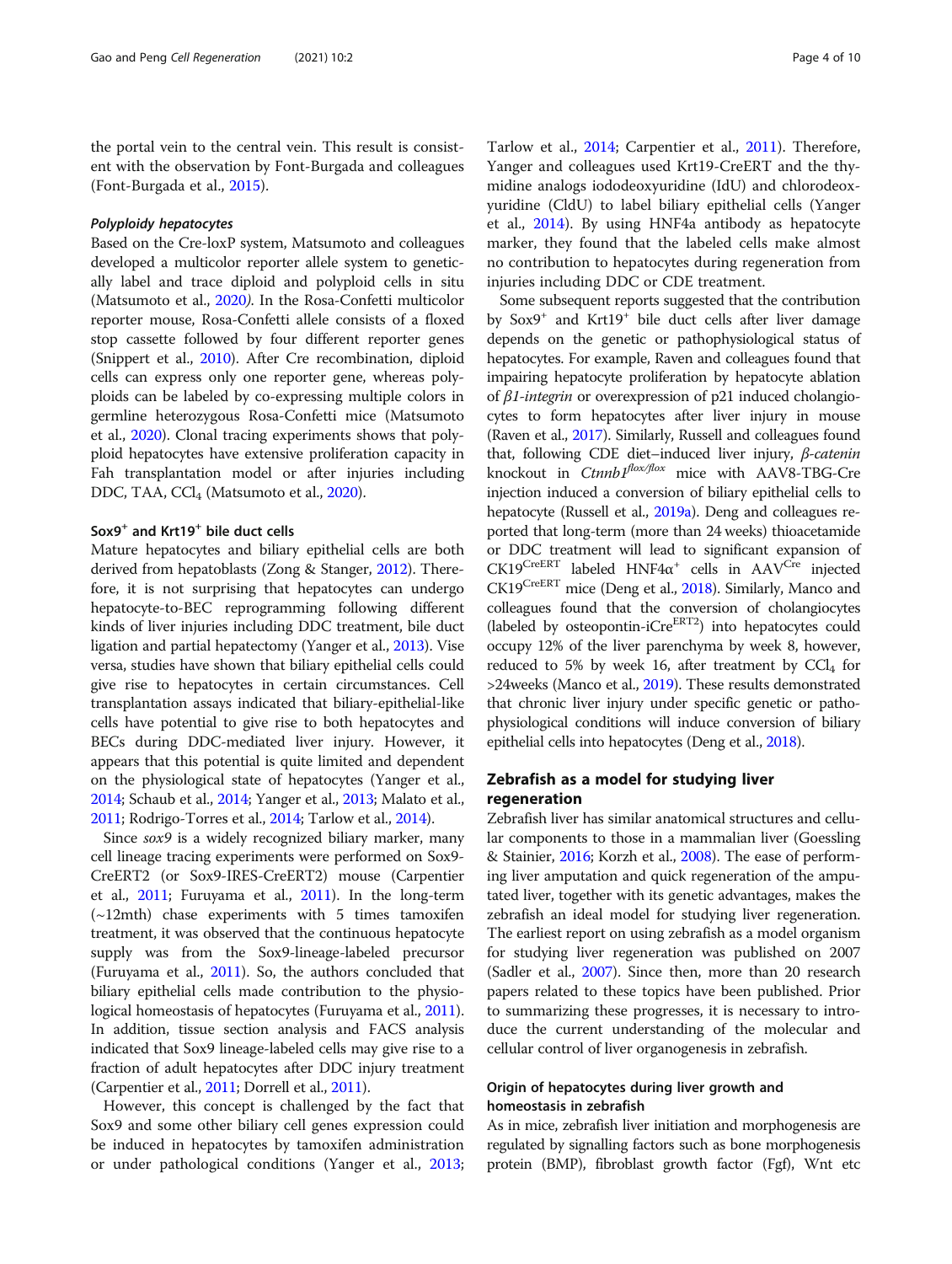(Wang et al., [2017](#page-9-0)). In mice, BMP signals are secreted from the septum transversum mesenchyme, FGF signals come from cardiac cells, (Palaria et al., [2018](#page-8-0)) and Wnt signals come from mesodermal layer (Zakin et al., [1998](#page-9-0); Si-Tayeb et al., [2010](#page-9-0)). Correspondingly, in zebrafish, BMP signals are secreted from lateral mesoderm, (Chung et al., [2008](#page-7-0); Huang et al., [2008](#page-8-0)). FGF signals come from mesenchyme cells, (Dong et al., [2007](#page-7-0)) and Wnt signal comes from lateral plate mesoderm directly adjacent to the liver-forming endoderm (Ober et al., [2006\)](#page-8-0). Following liver budding, hepatoblasts differentiate into hepatic parenchymal cells and bile duct cells. This process is regulated by several specific transcription regulators including Hhex, (Hunter et al., [2007](#page-8-0); Gao et al., [2019\)](#page-8-0), Prox1, Hnf4α, Sox17 (Field et al., [2003;](#page-8-0) Spence et al., [2009\)](#page-9-0) and Sox9 (Furuyama et al., [2011;](#page-8-0) Delous et al., [2012\)](#page-7-0) etc. Interestingly, the expression patterns of these transcription factors are also highly conserved between mice and zebrafish.

An important prerequisite for studying liver regeneration is to understand the origin and source of hepatic parenchymal cells in an adult liver. Take the advantage of the zebrafish genetic model, Gao and colleagues generated a transgenic fish that allowed to label the embryonic hepatocytes permanently. Their lineage tracing experiments revealed that although the number of hepatocytes in adult zebrafish was 1000 times more than that in embryos at 5 days post fertilization (dpf) the increased hepatocytes were almost solely derived from the embryonic hepatocytes. In addition, the homeostasis of hepatocytes appears to be maintained through proliferation of mature hepatic parenchymal cells (Gao et al., [2018](#page-8-0)). Although the origin of hepatocytes during liver growth in mice has not been well established the current evidence shows that the homeostasis of hepatocytes in adult mice appears to be maintained through proliferation of liver parenchymal cells (Yanger et al., [2014\)](#page-9-0).

#### Liver regeneration after PH

The liver of an adult zebrafish consists of three hepatic lobes: ventral lobe, left and right dorsal lobes. The junction of the three lobes is located in the anterior of the abdominal cavity (Korzh et al., [2008](#page-8-0)). The ventral hepatic lobe of zebrafish is very close to the ventral abdominal wall and has clear morphological characteristics, which is conducive to the implementation of PH and provides favorable congenital conditions for the study of regeneration after PH.

Performing PH in zebrafish PH is comparatively simple (Goessling & Stainier, [2016\)](#page-8-0). Studying zebrafish liver regeneration via the PH approach was first tried in 2007 (Sadler et al., [2007\)](#page-8-0). Since then, seven reports in the content of studying zebrafish liver regeneration via PH have been published. The work by Kan and colleagues described systematically the compensatory regeneration after abdominal lobectomy in zebrafish (Kan et al., [2009](#page-8-0)). They found that, after the ventral lobes were almost entirely resected, liver regeneration occurs via compensatory growth mediated by proliferation of hepatocytes throughout the entire liver remnant in 7 days (Kan et al., [2009](#page-8-0)). The authors also proposed that the liver-to-body ratio (LBR) is a relatively reliable criterion for evaluating liver regeneration (Kan et al., [2009](#page-8-0)).

Interestingly, it was noticed that different degrees of hepatic lobectomy may follow different regeneration mechanisms. For example, the zebrafish ventral lobe can fully regenerate after resecting the tip of the ventral lobe (Kan et al., [2009;](#page-8-0) Goessling et al., [2009\)](#page-8-0). The mechanism behind this phenomenon is still unclear. Experiments in mice have proved that shear stress plays a role in regeneration initiation and homeostasis regulation (Lorenz et al., [2018](#page-8-0); Sato et al., [1999](#page-8-0); Schoen et al., [2001\)](#page-8-0). Therefore, different degrees of resection will inevitably lead to different levels of blood flow shear stress changes, which may be the reason for the difference in regeneration mode (Lorenz et al., [2018](#page-8-0)).

Several genes, when in halpoinsufficiency (i.e heterozygous mutant), have been found to be involved in regulating liver regeneration/regrowth after PH. For example, uhrf1 (a gene participating in DNA methylation and cell cycle regulation) (Sadler et al.,  $2007$ ) and  $top2a$  (a gene involved in chromosome decatenation) (Dovey et al., [2009](#page-7-0)) heterozygous mutants both show defects in liver regrowth after PH, likely due to their role in mediating hepatocytes cell cycle progression. Recently, Chen et al. found that depletion of Calpain 3b (Capn3b), a  $Ca2 +$ −dependent cysteine proteinase, delayed liver regeneration by disrupting the synchronization of cell cycle reentry during liver regeneration, probably by accumulating G2/M transition inhibitors Chk1 and Wee1 (Chen et al., [2020b](#page-7-0)).

Kan and colleagues found that expression of dnBMPR or dnFGFR1 (dn: dominant negative) leads to defect on liver mass recovery after PH (Kan et al., [2009\)](#page-8-0). Goessling and colleagues found that the PGE2/wnt interaction may act as a central regulator during dorsal lobe regeneration after partial hepatectomy. Hepatocytes proliferation will be unregulated in the *wnt* enhanced zebrafish Apc<sup>+/-</sup>. In addition, inhibition of Prostaglandin E2 (PGE2) by indomethacin exposure significantly diminished the number of proliferating hepatocytes both in wild type fish and  $apc^{+/-}$  mutant (Goessling et al., [2009](#page-8-0)).

#### Liver regeneration at the amputation site in zebrafish

As in mammals, zebrafish liver regeneration after PH is through compensatory growth. However, a rarely discussed issue is how the amputation site is healed without leaving an obvious scar. Zhu and colleagues found that inflammatory response is activated immediately after PH which will help to cleanse the apoptotic cells at the amputation site, thus to facilitate wound healing by forming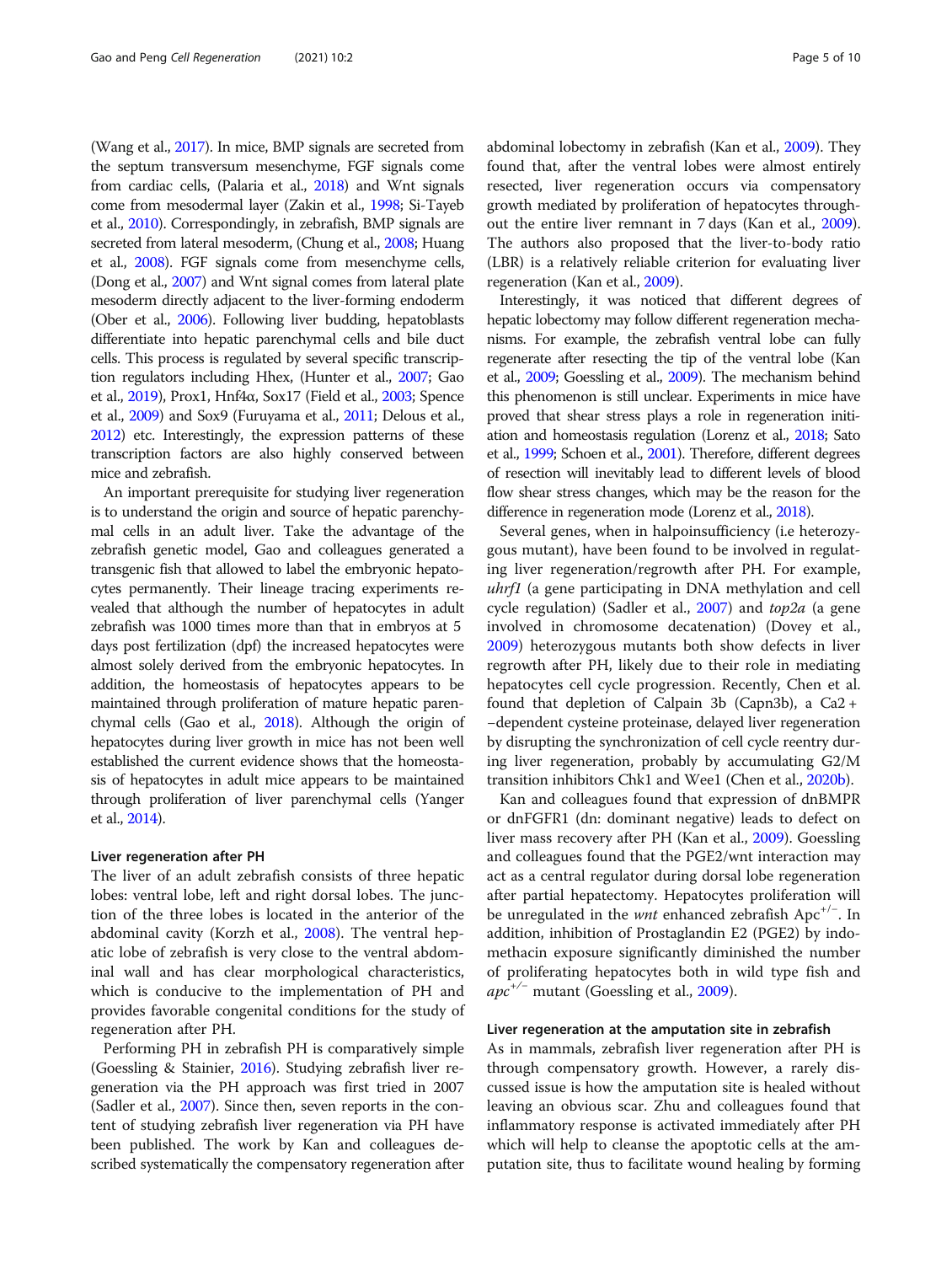a fibril layer. Between 6 and 36 h post PH, the pioneer neutrophil will be removed by macrophages. At 5dpH, the amputation site will undergo remodeling and finish liver regeneration without leaving a scar (Zhu et al., [2014](#page-9-0)). The digestive organ expression factor (def) gene encodes a nucleolar protein essential for the ribosome small subunit biogenesis (Chen et al., [2005](#page-7-0); Tao et al., [2013](#page-9-0); Guan et al., [2016;](#page-8-0) Zhao et al., [2019\)](#page-9-0). Through studying the  $def^{\prime-}$  heterozygous mutant, Zhu and colleagues found that def+/<sup>−</sup> heterozygous mutant suffered from a prolonged inflammatory response in the liver, including the amputation site, after PH. The constant inflammatory reaction prevents the resolving of the fibril layer which finally results in fibrosis at the amputation site (Zhu et al., [2014\)](#page-9-0). In the end, although the LBR is recovered in  $def^{\dagger}$  heterozygous mutant at 7dpH fibrosis results in abnormal scar formation (Zhu et al., [2014](#page-9-0)). Mechanistically,  $de<sup>{+/-}</sup>$  halpoinsuffciency leads to p53 accumulation. Accumulated p53 promotes the expression of HMGB1 that in turn activates the inflammatory response. Consequently, Constant inflammatory response activates TGF-β signaling to cause fibrosis at the amputation site (Zhu et al., [2014\)](#page-9-0).

#### Transdifferentiation of bile duct cells after ablation of hepatocytes

Using the NTR/Mtz system, Shin and Luo two labs independently ablated almost all hepatocytes in 5dpf zebrafish embryos (Choi et al., [2014](#page-7-0); He et al., [2014](#page-8-0)). The zebrafish embryos survived under this situation. Combining with Cre/loxp genetic cell lineage tracing system, both labs found that such embryos regenerated their liver through transdifferentiation of biliary epithelial cells (BECs) to mature hepatocytes during regeneration, and this process is regulated by wnt2bb and sox9b (Choi et al., [2014](#page-7-0); He et al., [2014](#page-8-0)). It is a breakthrough finding in liver progenitor cells study field: before that, there are a lot of reports talking about the transdifferentiation capacity of the BEC in vitro, but only few reports provide solid evidences in vivo (Tarlow et al., [2014\)](#page-9-0).

From 2014 to 2020, about 11 research articles on zebrafish liver regeneration were published using the NTR/Mtz system. Based on these studies, the process of liver regeneration can be outlined into three stages: BEC dedifferentiation, liver progenitor cells (LPC) differentiation, hepatocytes and BEC proliferation.

He and colleagues found that mTOR1 signaling is required for the dedifferentiation of BECs to LPCs after liver injury (He et al., [2019\)](#page-8-0). They found that mTORC1 signaling was upregulated in BECs during extreme hepatocytes ablation and continuously expressed in later liver regeneration. Early mTORC1 signaling inhibition, either by chemical or genetics, will severely block the dedifferentiation of BECs to HPCs. In this study, the authors also found that inhibition after liver injury reduced the proliferation of LPCs derived hepatocytes. This hypothesis is confirmed by a recent research showing that that E2 (17β-estradiol) promoted zebrafish liver regeneration via activation of the GPER1 and mTORC1 pathways (Chaturantabut et al., [2019](#page-7-0)).

Studies by Choi and colleagues showed that Bmp signaling regulates LPCs differentiation into hepatocytes through Tbx2b and BEC proliferation through Id2a, suggesting that the key developmental signaling pathways of liver are reused during liver regeneration (Choi et al., [2014\)](#page-7-0). Ko and colleagues found that BET (Bromodomain and extraterminal domain) inhibitor can impair BEC-driven liver regeneration at multiple steps, including BEC dedifferentiation, HB-LC proliferation, hepatocytes proliferation, and hepato-cyte maturation (Ko et al., [2016](#page-8-0)). Furthermore, Notch signaling also plays a role in LPCs differentiation regulation during liver regeneration. By studying on epigenetic factor Hdac1, Ko identified Notch3 as the receptor that regulates differentiation of LPCs into BECs (Ko et al., [2019\)](#page-8-0). Sox9b (Sox9 homolog protein in zebrafish) is a direct target of Notch signaling and is required for BEC morphogenesis (Manfroid et al., [2012](#page-8-0)). Inhibition of the Notch-Sox9 signaling axis promotes LPC-to-hepatocyte differentiation in LPC-mediated liver regeneration (Russell et al., [2019b](#page-8-0)). On the other hand, LPC-to-hepatocyte differentiation was enhanced by EGFR inhibitor (AG1478) treatment, in which Sox9b might also play a role as a key downstream effector (So et al., [2020\)](#page-9-0). In addition, Sox9b suppresses LPC-tohepatocyte differentiation cell-autonomously in Tg (fabp10a:CreERT2;ubb:loxP-GFP-loxP-sox9b-2A-mCherry) and Tg (fabp10a:CreERT2;ubb:loxP-GFP-loxP-dnsox9b-2A-mCherry) lines (So et al., [2020](#page-9-0)). Based on these results, it appears that Sox9b regulates the process of LPC-tohepatocyte differentiation through both the Notch-Sox9 and EGFR-ERK-SOX9 pathways. Khaliq and colleagues found that Stat3/Socs3a pathway is necessary for the proper timing of LPC-to-hepatocyte differentiation and establishing the proper number of BECs during LPC-driven liver regeneration (Khaliq et al., [2018](#page-8-0)). It is worth to mention that an RNAseq analysis of the regenerating liver at 0 h, 12 h, 24 h, 4 days, 6 days, and 8 days post NTR/Mtz system injury failed to identify the gene signatures of dedifferentiation of BECs to LPC. The authors speculated that could be resulted from moderate rather severe liver damage after Mtz treatment (Jagtap et al., [2020](#page-8-0)).

Several of the above reports used small molecule inhibitors in their studies, such as Hdac1 inhibitor MS-275, BET inhibitor iBET151 and JQ1 (Ko et al., [2016;](#page-8-0) Ko et al., [2019\)](#page-8-0). These small molecules were identified in chemical screening for promoting/inhibiting liver progenitor cell-driven liver regeneration in the NTR/Mtz system mediated liver damage model (Ko & Shin, [1905](#page-8-0)). In this model, the authors used Tg (fabp10a:CFP-NTR);Tg (fabp10a:DsRed) double transgenic fishes to achieve a visible and high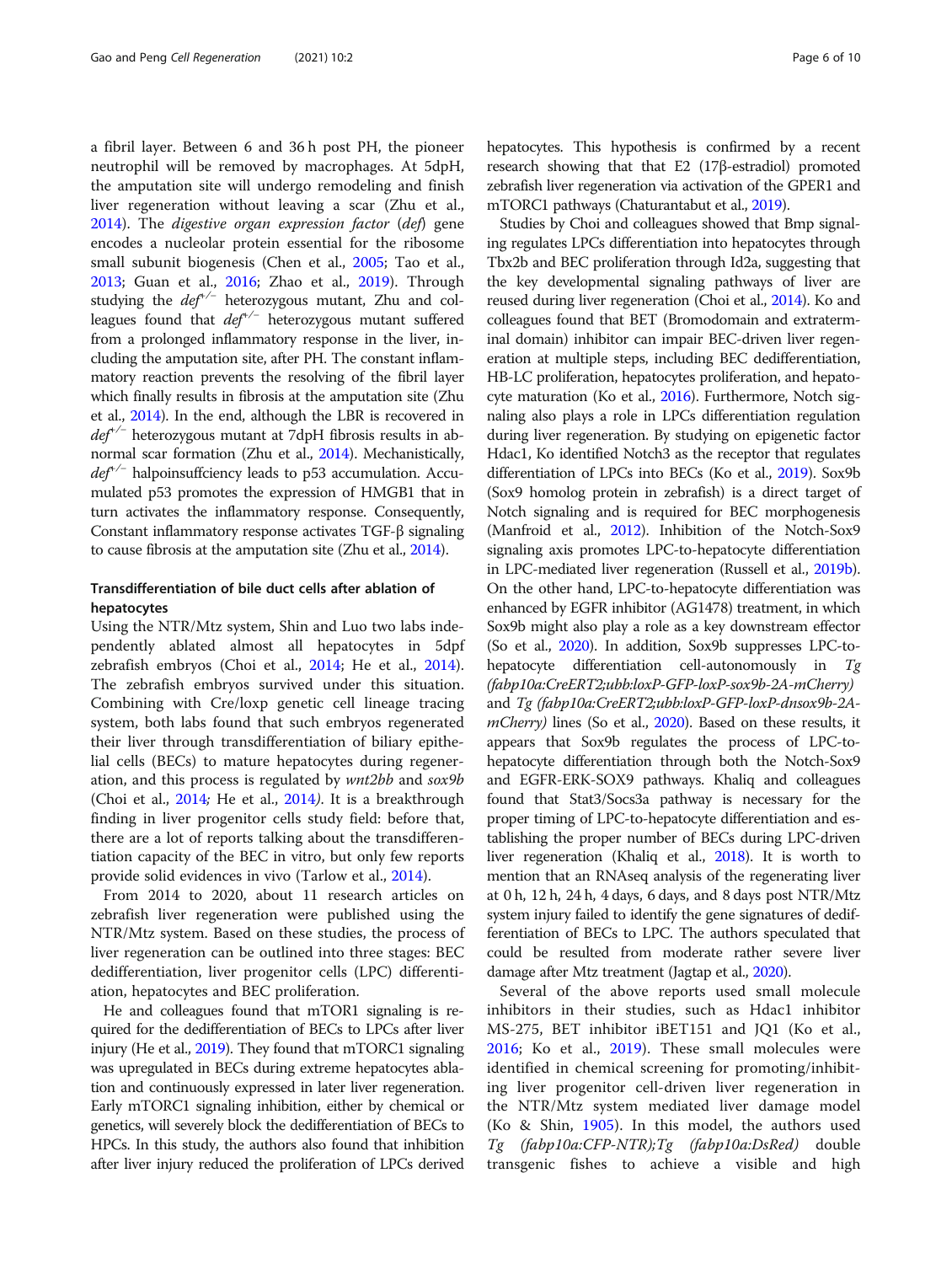<span id="page-6-0"></span>throughout system which allows for screening  $\sim$  30 compounds per week (Ko & Shin, [1905](#page-8-0)).

#### Hepatocytes and bile duct cells co-contribution

**Mouse** 

Curado and his colleagues reported a zebrafish tomm22 gene mutant which suffered from specific hepatocyte apoptosis (Curado et al., [2010](#page-7-0)). The authors also noticed that Tomm22 transient knockdown reduced the number of hepatocytes at 5dpf, however, followed by a fully recovered liver at 8dpf (Curado et al., [2010](#page-7-0)). Further study using cell lineage system showed that temporary knockdown of tomm22 not only activated BECs to give rise to hepatocytes but also induced the phenotypic change of surviving hepatocytes, generating hybrid hepatocytes (Wu et al., [2017\)](#page-9-0). This hepatocyte conversion and redifferentiation in zebrafish seems not a special case, in mouse liver regeneration research, under chronic injury model (12

Zebrafish

**Injury model** 

**Homeostasis** 

times  $CCl_4$  treatment in 6 weeks), Sox9 $^{low+}$  hybrid hepatocytes were found to make mainly contribution to the new born hepatocytes (Font-Burgada et al., [2015](#page-8-0)). In addition, hepatocytes can convert into peripheral cholangiocytes in Alb-cre<sup>+/-</sup>Rbpj<sup>f/f</sup>Hnf6<sup>f/f</sup> mice which lack peripheral bile ducts at birth (Schaub et al., [2018](#page-8-0)).

#### Summary and prospect

**Cell source** 

**ODO** 

Numerous studies have been carried to explore the process and molecular mechanism under liver regeneration. Among many features related to liver regeneration, two aspects are widely appreciated: 1) it appears that the regeneration process and regulatory mechanisms are conserved across different species; 2) key developmental signaling pathways and certain key factors controlling liver organogenesis are reused during liver regeneration (Choi et al., [2014\)](#page-7-0). In this review, we have focused on

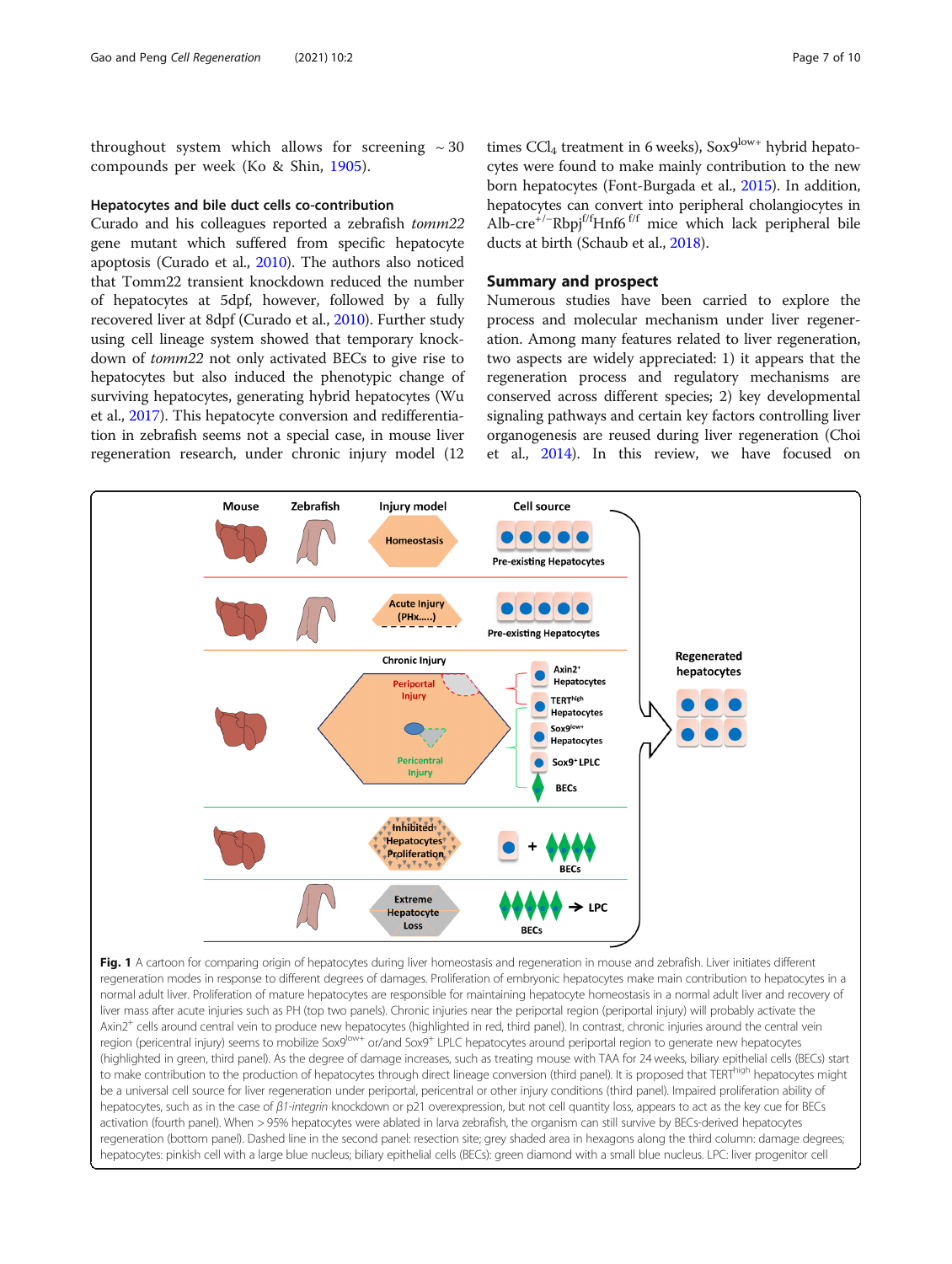<span id="page-7-0"></span>summarizing the origin of new hepatocytes during liver regeneration under different liver-damage models (Fig. [1](#page-6-0)). By taking into account of different regeneration responses triggered in different liver damage models in both zebrafish and mouse, we noticed some interesting features:

Firstly, if the damage models do not impede the capability of hepatocyte proliferation or do not ablate near-all hepatocytes it will lead to liver regeneration via hepatocyte proliferation (Fig. [1](#page-6-0)). Mature hepatocytes or polyploid hepatocytes have strong self-renewal capacity after several kinds of acute injury such as acute  $\text{CCI}_4$ , CDE, AA, DDC treatment and PH (Yanger et al., [2014](#page-9-0); Matsumoto et al., [2020](#page-8-0); Chen et al., 2020a). Meanwhile, regional heterogeneity across each hepatic lobule may result in regeneration heterogeneity. Under the different damage model, periportal Sox9<sup>+</sup> hepatocytes or TERT<sup>High</sup> hepatocytes adjacent to sinusoid endothelial cells will make contribution to liver regeneration, respectively (Lin et al., [2018;](#page-8-0) Font-Burgada et al., [2015](#page-8-0); Ding et al., 2010). The heterogeneity of hepatocytes during liver regeneration might be attributed to the polarized localization of hepatocytes within a liver which forms hepatic plates and liver lobule, creating different microenvironmental niches.

Secondly, if the injury models impair the proliferation activity of hepatocytes or ablate near-all hepatocytes it will leads to BEC dedifferentiation and LPC-to-hepatocyte differentiation mediated regeneration (Fig. [1](#page-6-0)), such is the case observed in zebrafish (Choi et al., 2014; He et al., [2014\)](#page-8-0). Experiments of hepatocyte  $\beta$ 1-integrin ablation and p21 overexpression in mouse model proved that impaired hepatocyte regeneration is required for cholangiocytes to form hepatocytes (Raven et al., [2017](#page-8-0)).

One remaining key question for liver regeneration is how the organisms sense the degree of liver loss and the degree of liver recovery. Although the molecular mechanisms involved are still unclear, recent study indicated that blood flow shear stress plays an important role (Lorenz et al., [2018\)](#page-8-0). Liver injury will reduce the number of hepatic lobule and sinusoid, which leads to increased blood flow shear stress in the rest liver organ (Sato et al., [1999](#page-8-0)). Since hepatic lobule is the functional unit of liver and is functionally heavily dependent on sinusoid, (Frevert et al., [2005](#page-8-0)) we have reason to propose that the organisms control liver lobule number by blood vessel and blood flow. In view of this, the relative stability of LBR (liver to body ratio) may represent the balance between liver function and metabolic demand of the body, which reflected by the blood flow shear stress. Answer to this question will no doubt advance our understanding of the full picture of liver regeneration [[70\]](#page-8-0).

#### Acknowledgements

We thank all other members in JRP lab for inspiring us in summarizing this exciting topics.

#### Authors' contributions

CG and JRP wrote the manuscript. All read and approved the final manuscript.

#### Funding

This study was supported by the National Key R&D Program of China (2018YFA0800502) and the Natural Science Foundation of China (31830113).

#### Competing interests

The authors declare that they have no competing interests.

Received: 21 June 2020 Accepted: 9 September 2020 Published online: 06 January 2021

#### References

- Abu Rmilah A, Zhou W, Nelson E, Lin L, Amiot B, Nyberg SL. Understanding the marvels behind liver regeneration. Wiley Interdiscip Rev Dev Biol. 2019;8:e340.
- Akhurst B, Croager EJ, Farley-Roche CA, et al. A modified choline-deficient, ethionine-supplemented diet protocol effectively induces oval cells in mouse liver. Hepatology. 2001;34:519–22.
- Badr MZ. Periportal hepatotoxicity due to allyl alcohol: a myriad of proposed mechanisms. J Biochem Toxicol. 1991;6:1–5.
- Batista LF, Artandi SE. Understanding telomere diseases through analysis of patient-derived iPS cells. Curr Opin Genet Dev. 2013;23:526–33.
- Bohm F, Kohler UA, Speicher T, Werner S. Regulation of liver regeneration by growth factors and cytokines. EMBO Mol Med. 2010;2:294–305.
- Carpentier R, Suner RE, van Hul N, et al. Embryonic ductal plate cells give rise to cholangiocytes, periportal hepatocytes, and adult liver progenitor cells. Gastroenterology. 2011;141:1432–8 1438 e1431–1434.
- Chaturantabut S, Shwartz A, Evason KJ, et al. Estrogen activation of G-proteincoupled estrogen receptor 1 regulates Phosphoinositide 3-kinase and mTOR signaling to promote liver growth in Zebrafish and proliferation of human hepatocytes. Gastroenterology. 2019;156:1788–804 e1713.
- Chen F, Huang D, Shi H, Gao C, Wang Y, Peng J. Capn3 depletion causes Chk1 and Wee1 accumulation and disrupts synchronization of cell cycle reentry during liver regeneration after partial hepatectomy. Cell Regeneration. 2020b;9:8.
- Chen F, Jimenez RJ, Sharma K, et al. Broad distribution of hepatocyte proliferation in liver homeostasis and regeneration. Cell Stem Cell. 2020a;26:27–33 e24.
- Chen J, Ruan H, Ng SM, et al. Loss of function of def selectively up-regulates Delta113p53 expression to arrest expansion growth of digestive organs in zebrafish. Genes Dev. 2005;19:2900–11.
- Choi TY, Ninov N, Stainier DY, Shin D. Extensive conversion of hepatic biliary epithelial cells to hepatocytes after near total loss of hepatocytes in zebrafish. Gastroenterology. 2014;146:776–88.
- Chung WS, Shin CH, Stainier DY. Bmp2 signaling regulates the hepatic versus pancreatic fate decision. Dev Cell. 2008;15:738–48.
- Cox AG, Goessling W. The lure of zebrafish in liver research: regulation of hepatic growth in development and regeneration. Curr Opin Genet Dev. 2015;32: 153–61.
- Curado S, Anderson RM, Jungblut B, Mumm J, Schroeter E, Stainier DY. Conditional targeted cell ablation in zebrafish: a new tool for regeneration studies. Dev Dyn. 2007;236:1025–35.
- Curado S, Ober EA, Walsh S, et al. The mitochondrial import gene tomm22 is specifically required for hepatocyte survival and provides a liver regeneration model. Dis Model Mech. 2010;3:486–95.
- Delous M, Yin C, Shin D, et al. Sox9b is a key regulator of pancreaticobiliary ductal system development. PLoS Genet. 2012;8:e1002754.
- Deng X, Zhang X, Li W, et al. Chronic liver injury induces conversion of biliary epithelial cells into hepatocytes. Cell Stem Cell. 2018;23:114–22 e113.
- Ding BS, Nolan DJ, Butler JM, et al. Inductive angiocrine signals from sinusoidal endothelium are required for liver regeneration. Nature. 2010;468:310–5.
- Dong PD, Munson CA, Norton W, et al. Fgf10 regulates hepatopancreatic ductal system patterning and differentiation. Nat Genet. 2007;39:397–402.
- Dorrell C, Erker L, Schug J, et al. Prospective isolation of a bipotential clonogenic liver progenitor cell in adult mice. Genes Dev. 2011;25:1193–203.
- Dovey M, Patton EE, Bowman T, et al. Topoisomerase II alpha is required for embryonic development and liver regeneration in zebrafish. Mol Cell Biol. 2009;29:3746–53.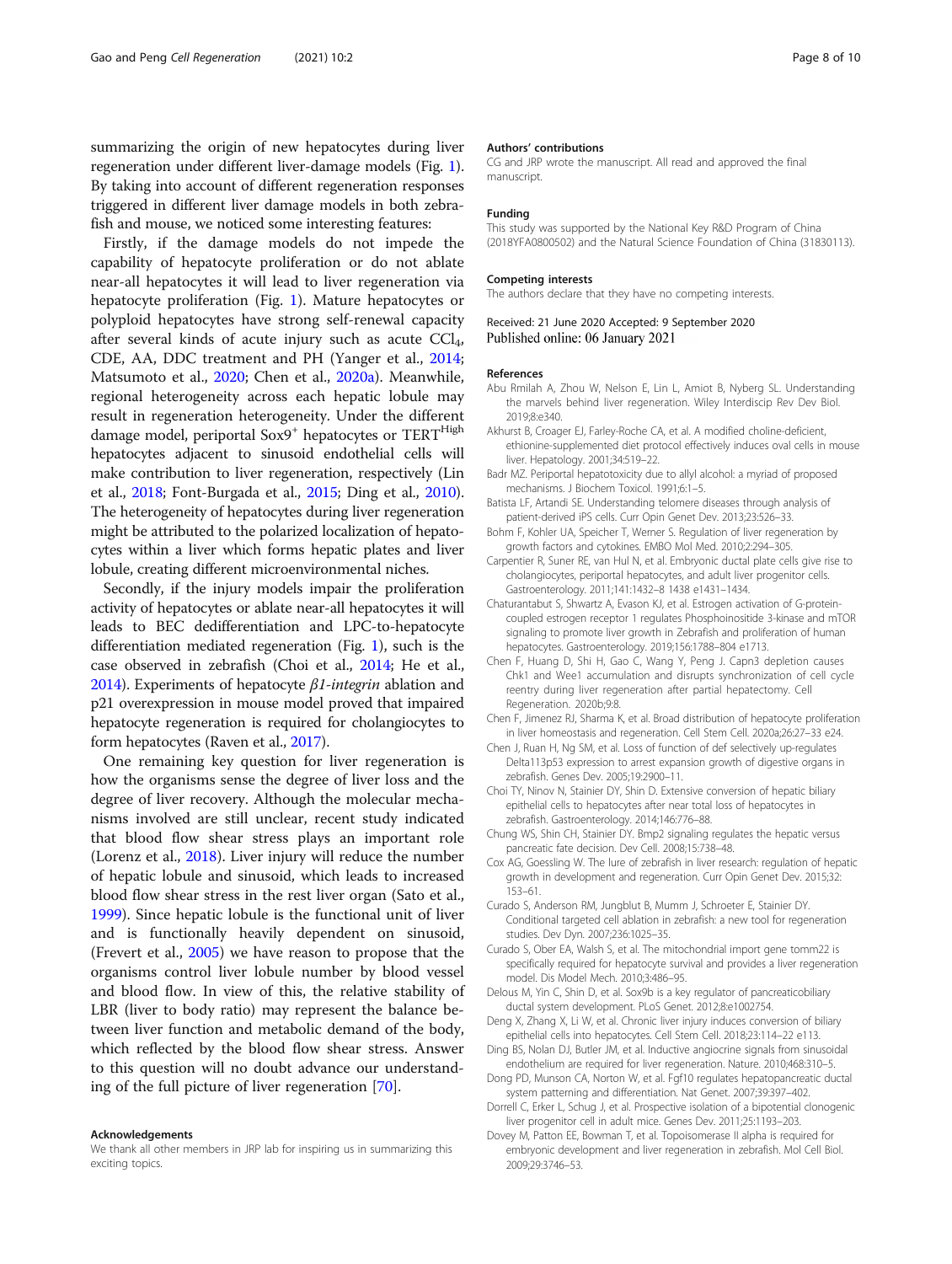<span id="page-8-0"></span>Fausto N, Campbell JS, Riehle KJ. Liver regeneration. Hepatology. 2006;43:S45–53.

- Fickert P, Stoger U, Fuchsbichler A, et al. A new xenobiotic-induced mouse model of sclerosing cholangitis and biliary fibrosis. Am J Pathol. 2007;171: 525–36.
- Field HA, Ober EA, Roeser T, Stainier DY. Formation of the digestive system in zebrafish. I Liver morphogenesis Dev Biol. 2003;253:279–90.
- Font-Burgada J, Shalapour S, Ramaswamy S, et al. Hybrid Periportal hepatocytes regenerate the injured liver without giving rise to Cancer. Cell. 2015;162:766–79.
- Frevert U, Engelmann S, Zougbede S, et al. Intravital observation of Plasmodium berghei sporozoite infection of the liver. PLoS Biol. 2005;3:e192.
- Furuyama K, Kawaguchi Y, Akiyama H, et al. Continuous cell supply from a Sox9 expressing progenitor zone in adult liver, exocrine pancreas and intestine. Nat Genet. 2011;43:34–41.
- Gao C, Huang W, Gao Y, et al. Zebrafish hhex-null mutant develops an intrahepatic intestinal tube due to de-repression of cdx1b and pdx1. J Mol Cell Biol. 2019;11:448–62.
- Gao C, Zhu Z, Gao Y, et al. Hepatocytes in a normal adult liver are derived solely from the embryonic hepatocytes. J Genet Genomics. 2018;45:173–5.
- Goessling W, North TE, Loewer S, et al. Genetic interaction of PGE2 and Wnt signaling regulates developmental specification of stem cells and regeneration. Cell. 2009;136:1136–47.
- Goessling W, Stainier DY. Endoderm specification and liver development. Methods Cell Biol. 2016;134:463–83.
- Guan Y, Huang D, Chen F, et al. Phosphorylation of Def regulates Nucleolar p53 turnover and cell cycle progression through Def recruitment of Calpain3. PLoS Biol. 2016;14:e1002555.
- He J, Chen J, Wei X, et al. mTORC1 signaling is required for the dedifferentiation from biliary cell to bi-potential progenitor cell in Zebrafish liver regeneration. Hepatology. 2019.
- He J, Lu H, Zou Q, Luo L. Regeneration of liver after extreme hepatocyte loss occurs mainly via biliary transdifferentiation in zebrafish. Gastroenterology. 2014;146:789–800 e788.
- Huang H, Ruan H, Aw MY, et al. Mypt1-mediated spatial positioning of Bmp2 producing cells is essential for liver organogenesis. Development. 2008;135: 3209–18.
- Hunter MP, Wilson CM, Jiang X, et al. The homeobox gene Hhex is essential for proper hepatoblast differentiation and bile duct morphogenesis. Dev Biol. 2007;308:355–67.
- Jagtap U, Sivadas A, Basu S, et al. A temporal map of gene expression pattern during Zebrafish liver regeneration. Zebrafish. 2020;17:1–10.
- Kan NG, Junghans D, Izpisua Belmonte JC. Compensatory growth mechanisms regulated by BMP and FGF signaling mediate liver regeneration in zebrafish after partial hepatectomy. FASEB J. 2009;23:3516–25.
- Khaliq M, Ko S, Liu Y, et al. Stat3 regulates liver progenitor cell-driven liver regeneration in Zebrafish. Gene Expr. 2018;18:157–70.
- Ko S, Choi TY, Russell JO, So J, Monga SPS, Shin D. Bromodomain and extraterminal (BET) proteins regulate biliary-driven liver regeneration. J Hepatol. 2016;64:316–25.
- Ko S, Russell JO, Tian J, et al. Hdac1 regulates differentiation of Bipotent liver progenitor cells during regeneration via Sox9b and Cdk8. Gastroenterology. 2019;156:187–202 e114.
- Ko S, Shin D. Chemical screening using a Zebrafish model for liver progenitor cell-driven liver regeneration. Methods Mol Biol. 1905;2019:83–90.
- Korzh S, Pan X, Garcia-Lecea M, et al. Requirement of vasculogenesis and blood circulation in late stages of liver growth in zebrafish. BMC Dev Biol. 2008;8:84.
- Li W, Yang L, He Q, et al. A homeostatic Arid1a-dependent permissive chromatin state licenses hepatocyte responsiveness to liver-injury-associated YAP signaling. Cell Stem Cell. 2019;25:54–68 e55.
- Lin S, Nascimento EM, Gajera CR, et al. Distributed hepatocytes expressing telomerase repopulate the liver in homeostasis and injury. Nature. 2018;556:244–8.
- Liu M, Chen P. Proliferationinhibiting pathways in liver regeneration (review). Mol Med Rep. 2017;16:23–35.
- Lorenz L, Axnick J, Buschmann T, et al. Mechanosensing by beta1 integrin induces angiocrine signals for liver growth and survival. Nature. 2018;562: 128–32.
- Malato Y, Naqvi S, Schurmann N, et al. Fate tracing of mature hepatocytes in mouse liver homeostasis and regeneration. J Clin Invest. 2011;121:4850–60.
- Manco R, Clerbaux LA, Verhulst S, et al. Reactive cholangiocytes differentiate into proliferative hepatocytes with efficient DNA repair in mice with chronic liver injury. J Hepatol. 2019;70:1180–91.
- Manfroid I, Ghaye A, Naye F, et al. Zebrafish sox9b is crucial for hepatopancreatic duct development and pancreatic endocrine cell regeneration. Dev Biol. 2012;366:268–78.

Mao SA, Glorioso JM, Nyberg SL. Liver regeneration. Transl Res. 2014;163:352–62.

- Matsumoto T, Wakefield L, Tarlow BD, Grompe M. In vivo lineage tracing of Polyploid hepatocytes reveals extensive proliferation during liver regeneration. Cell Stem Cell. 2020;26:34–47 e33.
- Michalopoulos GK. Liver regeneration. J Cell Physiol. 2007;213:286–300.
- Michalopoulos GK. Liver regeneration after partial hepatectomy: critical analysis of mechanistic dilemmas. Am J Pathol. 2010;176:2–13.
- Michalopoulos GK. Principles of liver regeneration and growth homeostasis. Compr Physiol. 2013;3:485–513.
- Michalopoulos GK. Advances in liver regeneration. Expert Rev Gastroenterol Hepatol. 2014;8:897–907.
- Michalopoulos GK. Hepatostat: liver regeneration and normal liver tissue maintenance. Hepatology. 2017;65:1384–92.
- Milne LS. The histology of liver tissue regeneration. J Pathol Bacteriology. 1909;13: 127–60.
- Miyajima A, Tanaka M, Itoh T. Stem/progenitor cells in liver development, homeostasis, regeneration, and reprogramming. Cell Stem Cell. 2014;14:561–74.
- North TE, Babu IR, Vedder LM, et al. PGE2-regulated wnt signaling and Nacetylcysteine are synergistically hepatoprotective in zebrafish acetaminophen injury. Proc Natl Acad Sci U S A. 2010;107:17315–20.
- Ober EA, Verkade H, Field HA, Stainier DY. Mesodermal Wnt2b signalling positively regulates liver specification. Nature. 2006;442:688–91.
- Okabe M, Tsukahara Y, Tanaka M, et al. Potential hepatic stem cells reside in EpCAM+ cells of normal and injured mouse liver. Development. 2009;136:1951–60.
- Overturf K, al Dhalimy M, Ou CN, Finegold M, Grompe M. Serial transplantation reveals the stem-cell-like regenerative potential of adult mouse hepatocytes. Am J Pathol. 1997;151:1273–80.
- Palaria A, Angelo JR, Guertin TM, Mager J, Tremblay KD. Patterning of the hepatopancreatobiliary boundary by BMP reveals heterogeneity within the murine liver bud. Hepatology. 2018;68:274–88.
- Passman AM, Strauss RP, McSpadden SB, et al. A modified choline-deficient, ethionine-supplemented diet reduces morbidity and retains a liver progenitor cell response in mice. Dis Model Mech. 2015;8:1635–41.
- Preisegger KH, Factor VM, Fuchsbichler A, Stumptner C, Denk H, Thorgeirsson SS. Atypical ductular proliferation and its inhibition by transforming growth factor beta1 in the 3,5-diethoxycarbonyl-1,4-dihydrocollidine mouse model for chronic alcoholic liver disease. Lab Investig. 1999;79:103–9.
- Raven A, Lu WY, Man TY, et al. Cholangiocytes act as facultative liver stem cells during impaired hepatocyte regeneration. Nature. 2017;547:350–4.
- Rodrigo-Torres D, Affo S, Coll M, et al. The biliary epithelium gives rise to liver progenitor cells. Hepatology. 2014;60:1367–77.
- Russell JO, Ko S, Monga SP, Shin D. Notch inhibition promotes differentiation of liver progenitor cells into hepatocytes via sox9b repression in Zebrafish. Stem Cells Int. 2019b;2019:8451282.
- Russell JO, Lu WY, Okabe H, et al. Hepatocyte-specific beta-catenin deletion during severe liver injury provokes Cholangiocytes to differentiate into hepatocytes. Hepatology. 2019a;69:742–59.
- Sackett SD, Li Z, Hurtt R, et al. Foxl1 is a marker of bipotential hepatic progenitor cells in mice. Hepatology. 2009;49:920–9.
- Sadler KC, Krahn KN, Gaur NA, Ukomadu C. Liver growth in the embryo and during liver regeneration in zebrafish requires the cell cycle regulator, uhrf1. Proc Natl Acad Sci U S A. 2007;104:1570–5.
- Sasse D, Maly IP. Studies on the periportal hepatotoxicity of allyl alcohol. Prog Histochem Cytochem. 1991;23:146–9.
- Sato Y, Tsukada K, Hatakeyama K. Role of shear stress and immune responses in liver regeneration after a partial hepatectomy. Surg Today. 1999;29:1–9.
- Schaub JR, Huppert KA, Kurial SNT, et al. De novo formation of the biliary system by TGFbeta-mediated hepatocyte transdifferentiation. Nature. 2018;557:247–51.
- Schaub JR, Malato Y, Gormond C, Willenbring H. Evidence against a stem cell origin of new hepatocytes in a common mouse model of chronic liver injury. Cell Rep. 2014;8:933–9.
- Schoen JM, Wang HH, Minuk GY, Lautt WW. Shear stress-induced nitric oxide release triggers the liver regeneration cascade. Nitric Oxide. 2001;5:453–64.